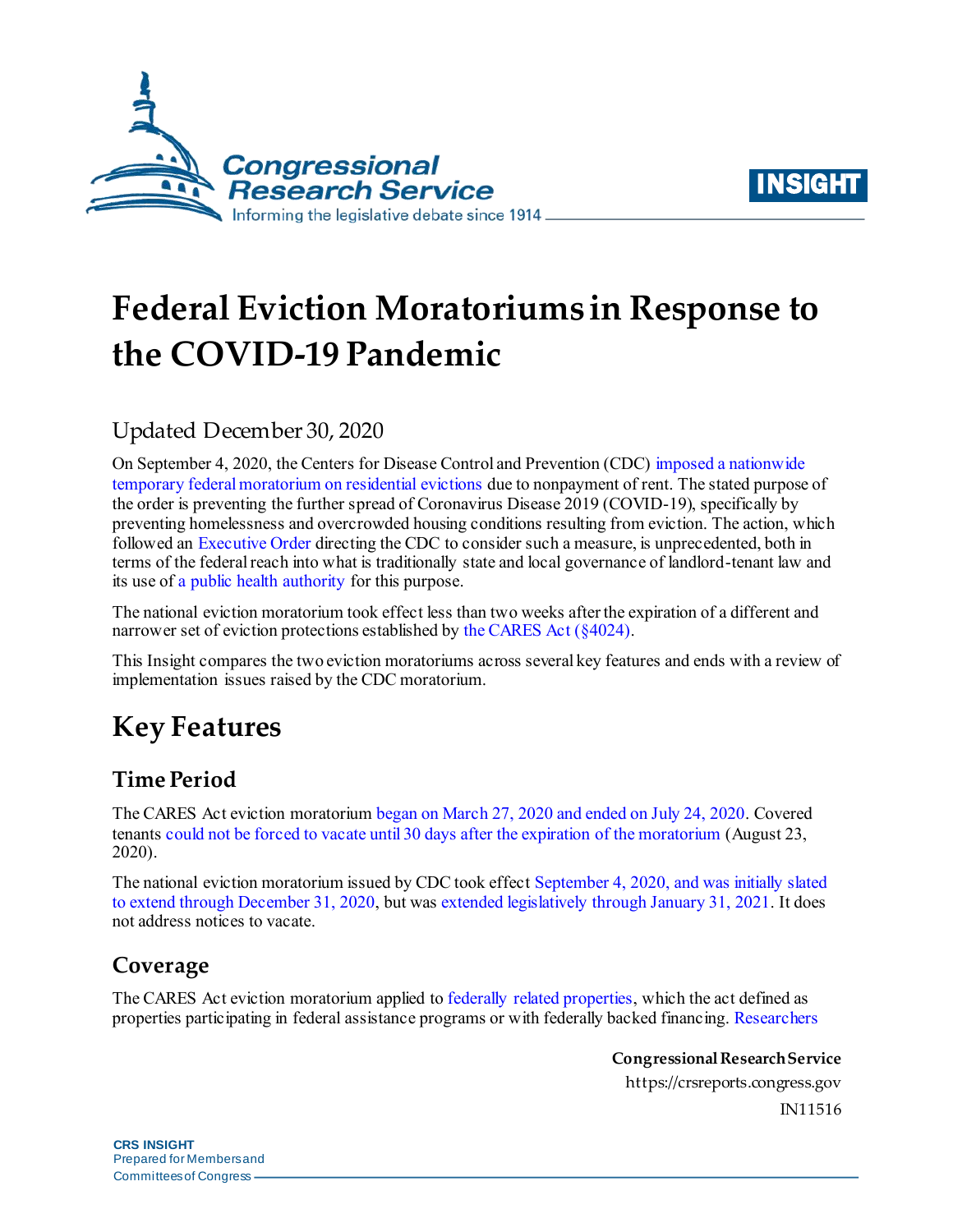[estimate](https://www.frbatlanta.org/community-development/publications/partners-update/2020/covid-19-publications/200616-housing-policy-impact-federal-eviction-protection-coverage-and-the-need-for-better-data) the CARES Act eviction moratorium applied to between 28% and 46% of occupied rental units nationally.

The CDC eviction moratorium applies to all renters who attest to meeting income and other eligibility [criteria set out in the order,](https://www.federalregister.gov/d/2020-19654/p-21) which include having made all efforts to obtain government assistance for rent and being at risk of homelessness or overcrowded housing conditions upon eviction. Renters must assert their right to protection under the order by submitting a signed declaration of eligibility to their landlords [\(Attachment A](https://www.federalregister.gov/d/2020-19654/p-107) of the order).

The CDC moratoriu[m does not supersede](https://www.federalregister.gov/d/2020-19654/p-12) more protectiv[e state and local government eviction](https://evictionlab.org/covid-eviction-policies/)  [protections.](https://evictionlab.org/covid-eviction-policies/)

#### **Cause**

The CARES Act eviction moratorium prohibited landlords from initiating eviction proceedings against a covered tenant for th[e nonpayment of rent and related fees.](https://www.congress.gov/bill/116th-congress/house-bill/748/text/enr?q=%7B%22search%22%3A%5B%22cite%3APL116-136%22%5D%7D&r=1#H7988C4AFEE464820A9042F7009873659)

The CDC eviction moratorium prohibits evictions for [nonpayment of rent](https://www.federalregister.gov/d/2020-19654/p-47) and related fees.

#### **Fees, Penalties, and Back Rent**

The CARES Act eviction moratoriu[m prohibited landlords from charging fees or penalties for unpaid rent](https://www.congress.gov/bill/116th-congress/house-bill/748/text/enr?q=%7B%22search%22%3A%5B%22cite%3APL116-136%22%5D%7D&r=1#H8DFE03D3A04342A8B47D708B3B49407F) during the period of the moratorium. The law did not forgive unpaid rent amounts.

The CDC eviction moratorium [does not prohibit landlords from charging fees or penalties](https://www.federalregister.gov/d/2020-19654/p-15) for unpaid rent. Like the CARES Act, it [does not forgive unpaid rent amounts.](https://www.federalregister.gov/d/2020-19654/p-15)

#### **Enforcement**

The CARES Act eviction moratorium did not include any penalties for noncompliance or other provisions related to enforcement.

The CDC eviction moratorium contains several provisions related to enforcement, including potential [penalties for landlords that violate the order](https://www.federalregister.gov/d/2020-19654/p-98) and potential [penalty of perjury](https://www.federalregister.gov/d/2020-19654/p-108) for tenants who falsely declare their eligibility.

# **Implementation**

The CDC eviction moratorium raises a number of questions that may continue to be at issue while the moratorium is in effect.

**The legality of the order.** Several legal challenges to the CDC's action were filed in federal court. As of the date of this Insight, [one case had been dismissed with prejudice by agreement of the parties](https://www.courtlistener.com/recap/gov.uscourts.ohsd.245790/gov.uscourts.ohsd.245790.22.0.pdf) and preliminary injunctions had been [denied](https://www.nhlp.org/wp-content/uploads/Brown-v-Azar-order.pdf) in tw[o others.](https://www.courtlistener.com/recap/gov.uscourts.tnwd.89505/gov.uscourts.tnwd.89505.69.0.pdf)

**How the order will be enforced.** Under state and local laws, contested evictions generally must be approved by local courts and any ambiguities in the CDC order are to be resolved by those courts[. Press](https://www.nytimes.com/2020/09/16/business/eviction-moratorium-renters-landlords.html)  [accounts](https://www.nytimes.com/2020/09/16/business/eviction-moratorium-renters-landlords.html) suggest that courts across the country have begun to interpret the CDC eviction order's applicability, protections, and requirements. State court systems i[n Texas](https://www.txcourts.gov/supreme/news/court-adds-federal-provisions-to-eviction-requirements/)[, Maryland](https://www.courts.state.md.us/sites/default/files/import/district/phaseIV_communication_landlordtenant_9.4.20.pdf), an[d Michigan,](https://courts.michigan.gov/News-Events/covid19-resources/Documents/CDC_Eviction_Moratorium_FAQ_9-3-20.pdf) for example, have issued orders or guidance related to the CDC moratorium applicable in those states.

On October 9, 2020, the Administration released [additional guidance](https://www.cdc.gov/coronavirus/2019-ncov/downloads/eviction-moratoria-order-faqs.pdf) about the eviction moratorium. It states that the order "does not preclude a landlord from challenging the truthfulness of a tenant's